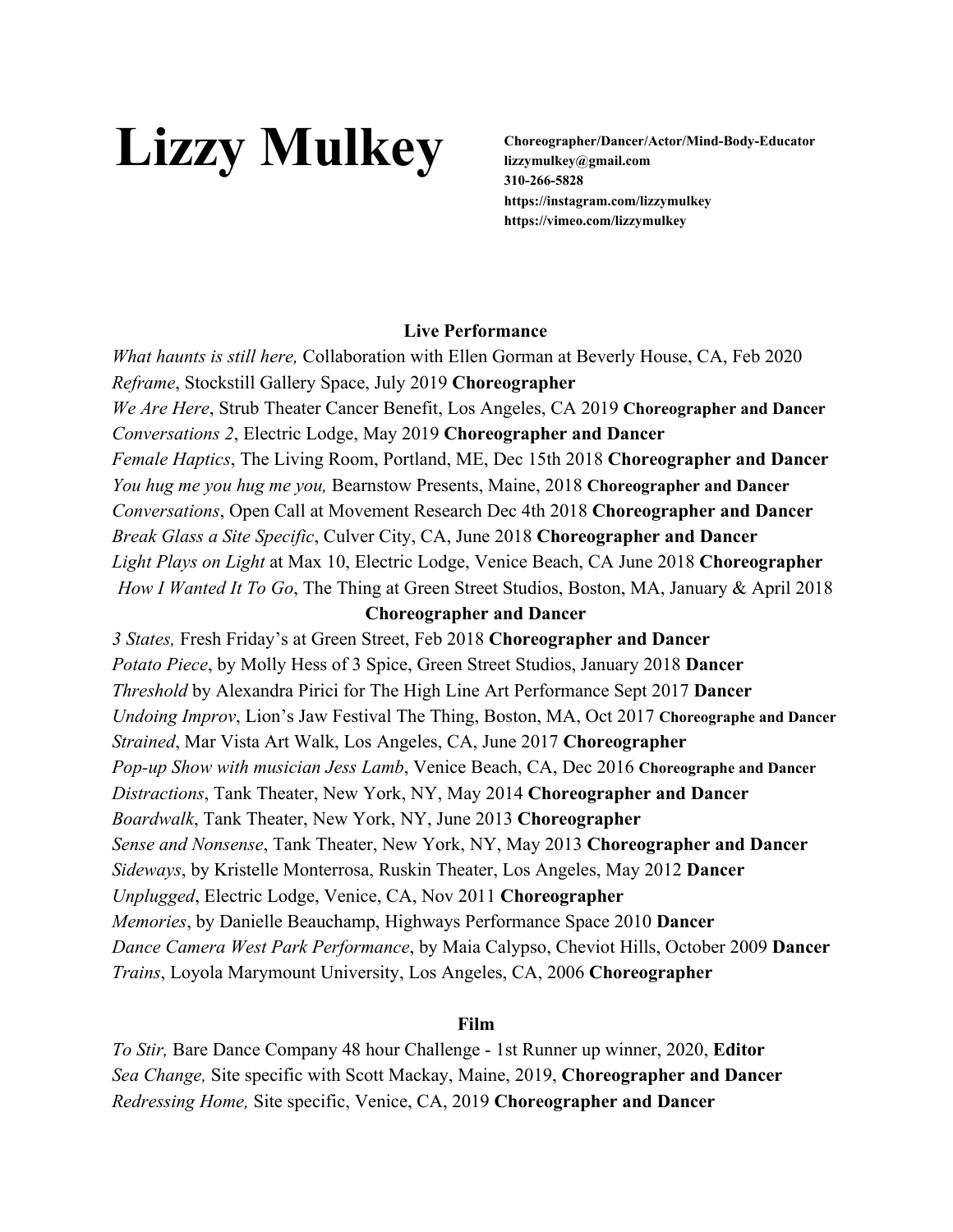*Traverse*, with Ellen Gorman and Paul Jacob, CA, 2019 **Choreographer and Dancer** *Reframe Filmed*, with Heather Cappiello Stockstill Gallery Space, July 2019 **Choreographer** *Yellow*, with Ameila Anderson Playa Vista, May 2019 **Choreographer and Dancer** *Break Glass Filmed*, with Heather Capiello, CA, June 2018 **Choreographer and Dancer** *50/50*, with Amelia Anderson, CA, May 2018 **Choreographer and Dancer** *Blue*, with Amelia Mulkey, San Francisco, CA, June 2017 **Choreographer and Dancer** *Love,* Jess Lamb Music Video, Venice Beach, CA, Nov 2016 **Choreographer and Dancer** *XXX,* KNTRLR Music Video, New York, NY, Jan 2015 **Dancer** *I Can't Swing Anymore*, with Amelia Anderson, San Francisco, CA, July 2013 **Dancer**

### **Education:**

BA in Dance/Dance Science Loyola Marymount University, Los Angeles, CA

## **Dance Continuing Education**

Lion's Jaw Festival Boston Ma, Oct 2019 Annenberg Space for Dance with Alexx Shilling Improv Processes and Scores, June 2019 Rosanna Gamson World Wide, Go Los Angeles: Workshop in Improv for Choreography 2019 Lion's Jaw Festival Boston Ma, Oct 2018 Bearnstow Dance Workshops with Sarah Pearson and Claire Porter, Mt Vernon, ME, July 2018 Deborah Black's Workshop on 6 Viewpoints, NYC, Feb 24 & 25, 2018 Lion's Jaw Festival Boston MA, Oct 2017 Bates Teacher Training Program, Lewiston, ME, July 2017 Doug Varone Choreography Workshop in NYC Jan 2017 Jeanine During, Non Stop Doing Workshop, Meg Wolfe Space, CA, Spring 2016 Explorations in Movement with Jeremy Hahn and Sofia Klass, Los Angeles, CA, Winter 2016 Contemporary, Your Neighborhood Studio, Sarah VonGillern, Spring and Fall 2016, 2015 Contemporary, Your Neighborhood Studio, Seda Aybay, Spring 2016, 2015, 2012 West African with Ron Brown at USC, CA, 2007 BA in Dance, Loyola Marymount University, May 2006

#### **Awards**

Golden West Art Gallery: "Yellow" accepted as part of FEMELLA Winter 2019 Exhibit 2019 Mobile Dance Film Festival: Mobi Mini Fest Winner 2019 xyz nyc Dance Series Champion, June 2013

#### **Other Credentials**

SAG Actress, 1989-Present Vipassana Meditation Practitioner: 10 Day Retreat, Thailand 2011 & California 2006